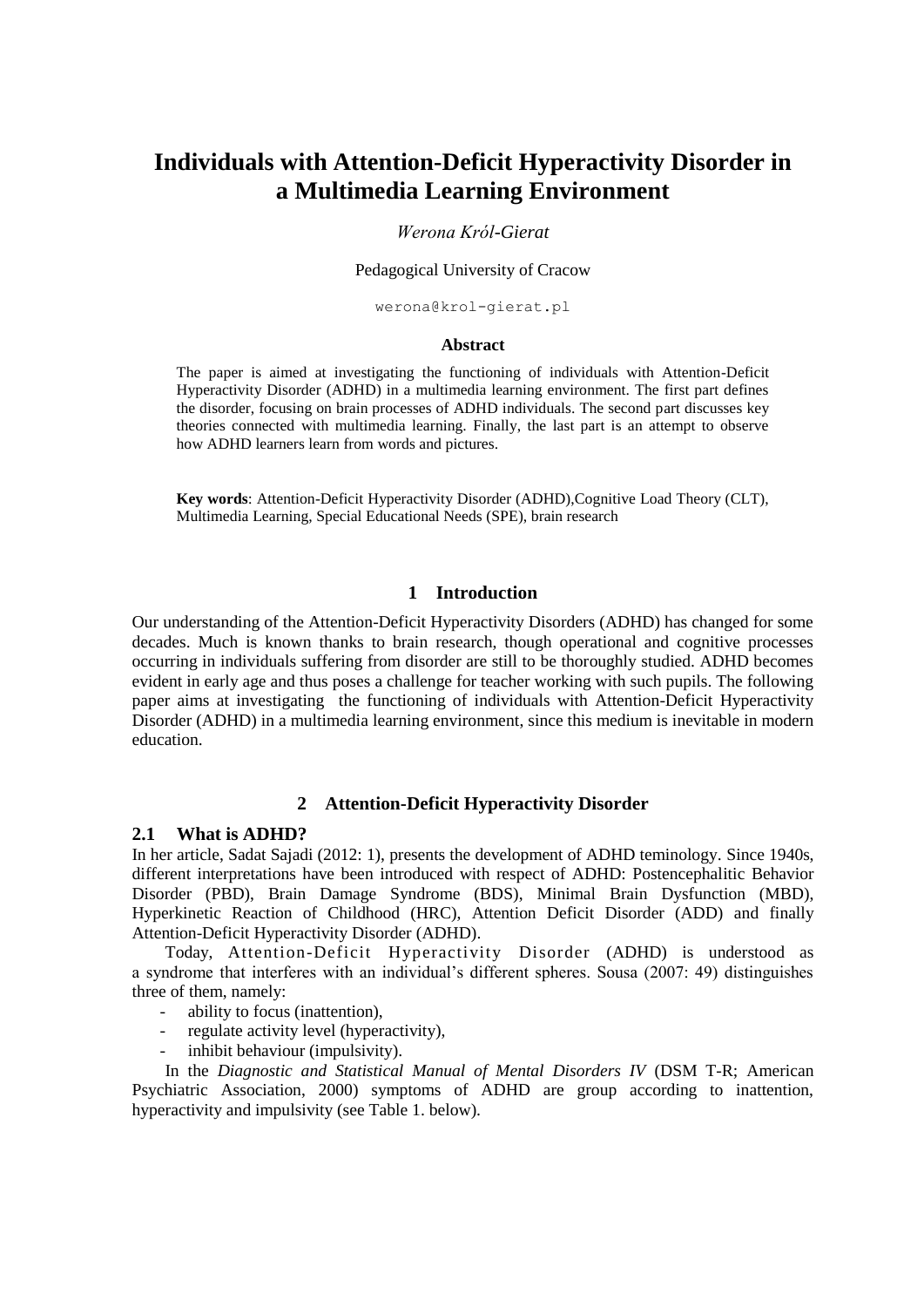| <b>INATTENTION</b>   | often fails to give close attention to details or makes careless                           |
|----------------------|--------------------------------------------------------------------------------------------|
|                      | mistakes in schoolwork, work or other activities;                                          |
|                      | often has difficulty sustaining attention in tasks or play activities;                     |
|                      | often does not seem to listen when spoken directly;                                        |
|                      | often does not follow through on instructions and fail to finish<br>-                      |
|                      | schoolwork, chores, or duties in the workplace (not due to                                 |
|                      | oppositional behaviour or failure to understand instructions)                              |
|                      | often has difficulty organising tasks and activities;                                      |
|                      | often avoids, dislikes, or is reluctant to engage in tasks that                            |
|                      | require sustained mental effort (such as schoolwork or                                     |
|                      | homework);                                                                                 |
|                      | often loses things necessary for tasks or activities (e.g. toys,                           |
|                      | school assignments, pencils, books, or tools);                                             |
|                      | is often easily distracted by extraneous stimuli;<br>-                                     |
|                      | is often forgetful in daily activities<br>-                                                |
| <b>HYPERACTIVITY</b> | often fidgets with hand or feet or squirm in seat;<br>-                                    |
|                      | often leaves seat in classroom or in other situations in which                             |
|                      | remaining seated is expected;                                                              |
|                      | often runs about or climbs excessively in situations in which it is                        |
|                      | inappropriate (in adolescents or adults, may be limited to                                 |
|                      | subjective feelings of restlessness);                                                      |
|                      | often has difficulty playing or engaging in leisure activities                             |
|                      | quietly;                                                                                   |
|                      | is often "on the go" or often acts as if "driven by motor";                                |
|                      | often talks excessively                                                                    |
| <b>IMPULSIVITY</b>   | often blurts out answers before questions have been completed'<br>$\overline{\phantom{a}}$ |
|                      | often has difficulty awaiting turn;                                                        |
|                      | often interrupts or intrudes on others (e.g. butts<br>into                                 |
|                      | conversations or games)                                                                    |

**Table 1.** *Symptoms of ADHD* **(adapted from DSM T-R; American Psychiatric Association, 2000)**

As parents, teachers, clinicians and other specialists may observe, many children at some point manifest symptoms of the above enumerated hyperactivity, impulsivity and inattention. The difference is that there are children in whom six or more of such primary indicators persist for at least six months in at least two different environments (e.g. at school and at home), becoming the rule rather than exception. Hannell (2006: 93-98) notes that pupils with ADHD are often physically restless, finding it hard to remain still in every context. They can be impatient, excitable, easily distractible and poorly organized. All these characteristics may affect their daily lives and lead to learning and socialisation difficulties. For example, ADHD frequently co-occurs with Specific Learning Difficulties (SpLDs) such as dyslexia and dyscalculia, 8-39% and 12-30%, respectively, depending on the system of diagnosis (Frick *et al.*, 1991 in Kormos and Smith, 2012: 51).

People do not grow out of this disorder. Contrary to common belief, the severity of difficulties connected with ADHD may only decline with age. The exact causes of ADHD are unknown, but scientific evidence shows that this is a neurological condition which appears to lie in brain structure and functioning. There is also a strong genetic link for many individuals with ADHD. Research evidence shows that there is a 57% chance that a parent with ADHD will have a child with the same disorder (Biederman *et. al.,* 1995 in Kormos and Smith, 2012: 51) and that the cooccurrence of AHDA is 81% among monozygotic twins (Kormos and Smith, 2012: 51).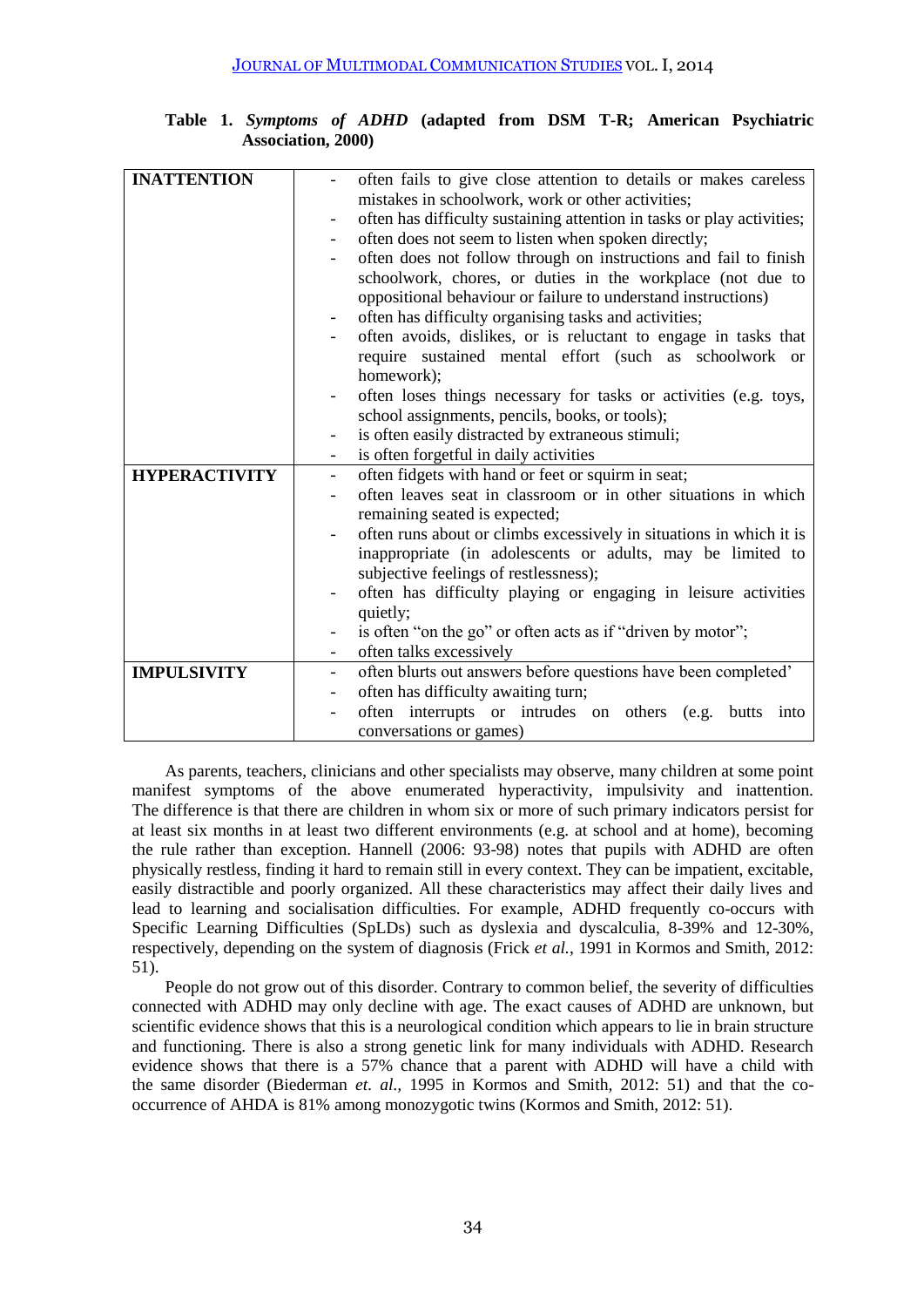### WERONA GIERAT-KRÓL: INDIVIDUALS WITH ATTENTION-DEFICIT HYPERACTIVITY DISORDER IN A MULTIMEDIA LEARNING ENVIRONMENT

# **2.2 Brain research in ADHD**

Virtually every human activity requires the brain's functioning. Analogically, most learning entails the brain's attention. Brain reaserch systematically solves old riddles and reveals new complexities, which is of great value for educators. Thanks to neuroscientists, teachers can turn the latest developments into classroom practice.

Gazzaniga, Ivry and Mangun (2002 in Sousa, 2007: 48) explain that attention is often driven by emotions. This activity occurs firstly in the limbic area of the brain and requires the coordinated effort of three natural networks presented in Figure 1. below:

- 1) altering,
- 2) orienting,
- 3) executive control.



**Figure 1**. Attention for learning required the coordination of three neural networks (Sousa 2007: 48)

Alerting occurs first in the brain stem. Its role is to supress background stimuli and inhibit irrelevant activities. Orienting prepares to process expected sensory input in the central cortex and limbic areas. Executive control links limbic with rational areas of the cerebrum, directing neural processes for learning. Executive control decides how to respond to the specific input. Note that problems can arise anywhere within these systems.

Let me explain the process on an example. Say you are in a café chatting blithely with a friend. Suddenly you hear a strange noise coming from the back rooms of the café. The altering system detects the sounds, interrupts your talk and inhibits the processing of your friend's words. In the meantime, the orienting system determines the direction of the noise, turns your heard to locate the source and immediately processes the sound information. The decision what to do next is up to the executive control. If a waitress comes out from the kitchen with a tray full of broken chipping glasses, your frontal lobe tells you to continue your conversation. Yet, if an armed bandit shows himself, the executive, limbic and other brain areas work together as if to give you a signal to escape.

Magnetic Resonance Imagining (MRI) indicates that the frontal and temporal lobes on both sides of ADHD brains, as compared with non-ADHD subjects, are significantly reduced in size. The lined area in Figure 2. shows the parts of the two lobes which control behaviour and contain components of the attention systems (Sowell *et al.,* 2003 in Sousa, 2007: 52).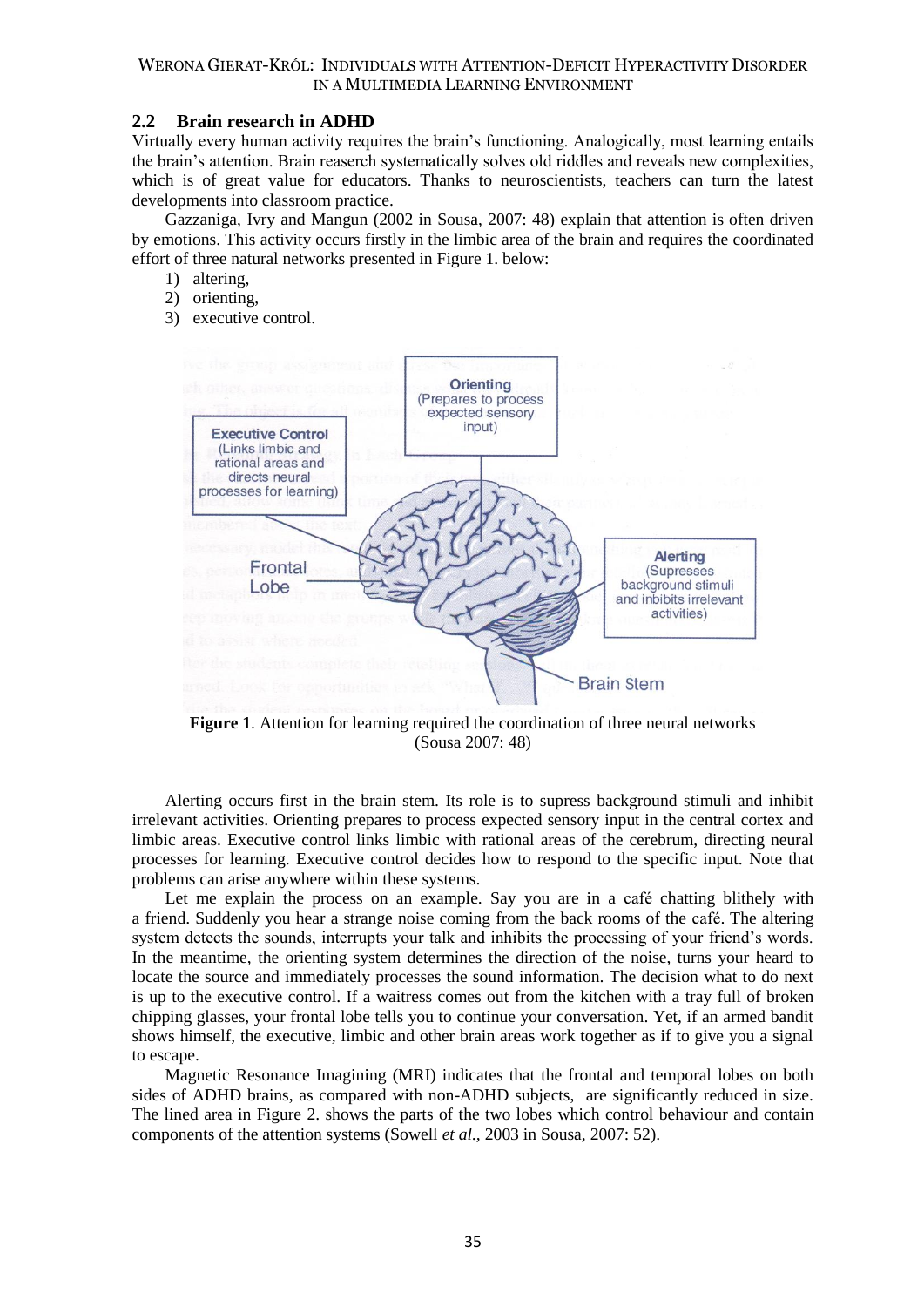

**Figure 2.** Parts of the frontal and temporal lobes on both sides of the brain that are smaller in children with ADHD (Sousa 2007: 52**)**

Moreover, neuroimaging shows that the caudate nucleus and the globus palladius, two structures in the limbic area, as well as the vermis, a structure in the cerebellum, are also smaller in ADHD adults than in non-ADHD persons (see Figure 2.). The first two are thought to be involved in the dopamine network, which is a neurotransmitter helping to control attention and coordinate movement. The vermis appear to contribute to smooth motor coordination. Imbalance in this structure may lead to hyperactive and impulsive behaviours (Sousa 2007: 52).



**Figure 3.** The globus pallidus, the caudate nucleus and the vermis are smaller in adults with ADHD (Sousa 2007: 52)

MRI scans also reveal that ADHD brains have significantly smaller total volumes than the ones of the control group without this disorder (Castellanos *et al.,* 2002 in Sousa, 2007: 52). Besides, several MRI studies have shown that ADHD brains function differently when performing the same tasks as non-ADHD ones. Different brain areas are activated (Bush *et al.,* 1999 in Sousa, 2007: 52).

# **3 ADHD in a Multimedia Learning Environment**

# **3.1 Multimedia Learning**

Mayer and Moreno (2003: 43) define multimedia learning as learning from words and pictures. Words can be printed (e.g. captions) or spoken (e.g. narration), whereas pictures can be static (flash cards) or dynamic (e.g. video cartoon). The researchers highlight that meaningful learning requires that the learner engages in substantial cognitive processes. At the same time, they claim that the learner's capacity for cognitive processing is limited. Instructional designers have come to recognise the need for multimedia instruction that is sensitive to cognitive load (Clark, 1999; Sweller, 1999; van Merrienboer, 1997 in Mayer and Moreno, 2003: 43). Cognitive (over)load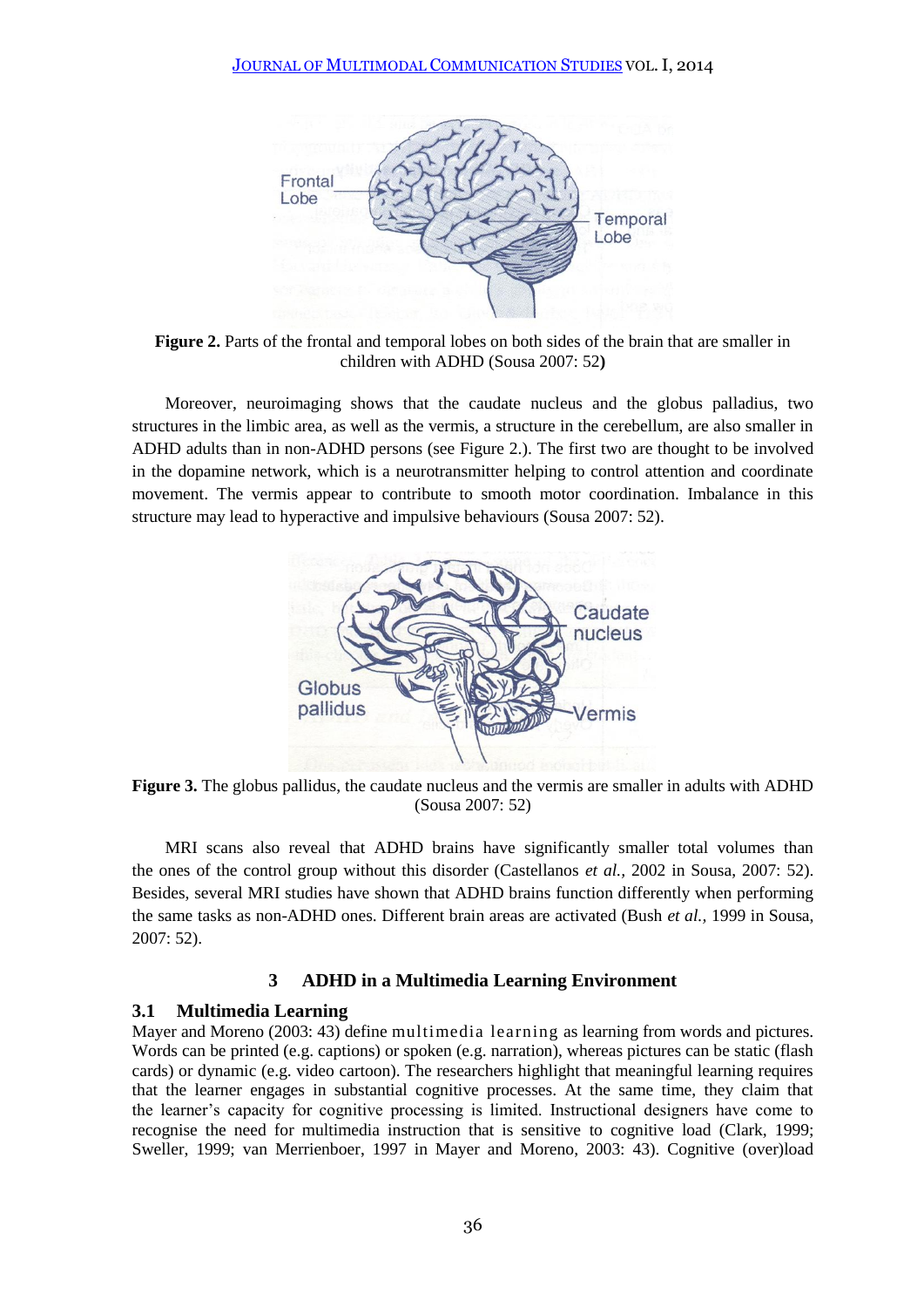## WERONA GIERAT-KRÓL: INDIVIDUALS WITH ATTENTION-DEFICIT HYPERACTIVITY DISORDER IN A MULTIMEDIA LEARNING ENVIRONMENT

(described in section 3.2) is when the learner's intended cognitive processing exceed his/her available cognitive capacity (Mayer and Moreno, 2003: 43)

Cognitive Theory of Multimedia Learning encompasses several principles of learning with multimedia. According to one of them - the Modality Principle – "the learner" possesses a visual information processing system and a verbal information processing, such that auditory narration goes into the verbal system whereas animation into the visual system" (Mayer and Moreno, 1998). One might expect that these competing sources of information would tend to overwhelm or overload the learner. However, psychological research has shown that verbal information is in fact better remembered when accompanied by a visual image. Mayer's research (Mayer, 2003 in Wang and Shen, 2007) on the theory indicates that individuals have a limited capacity to attend to and process incoming information through a single sense modality, e.g. auditory. This means that only a certain amount of information can be heard, understood, and processed by a learner at a given time. However, if a second channel, e.g. visual, simultaneously conveys additional information, the capacity for processing can be expanded to some degree.



**Figure 5.** Visual Representation of the Cognitive Theory of Multimedia Learning (Mayer and Richard, 2001)

Drawing conclusions from the Modality Principle, video, for instance, appears to be a perfect instructional medium, providing a dual-mode presentation by the use of both visual and aural input. In simpler words, because there are two channels for taking in the new material, the work is divided between the learner's eyes and ears.

In video, for example, spoken words and corresponding pictures are presented simultaneously. A concept presented as an image finds its verbal label, and vice versa. In this way, properly arranged and implemented video facilitates learning (Wang and Shen, 2007).

Another theory which is worth-mentioning is the Dual Coding Theory (DCT), according to which human cognition involves an intricate interplay between two distinct subsystems, namely the verbal and the nonverbal (imaginal). The verbal system deals directly with language, while the imaginal one is specialized in nonlinguistic objects and events. The systems are composed, respectively, of internal representational units, called logogens, denoting the mental representations of language information, and imagens, denoting the mental representations of visual information. These units are activated when a person recognizes, manipulates, or just thinks about words or concepts (Paivio, 2006).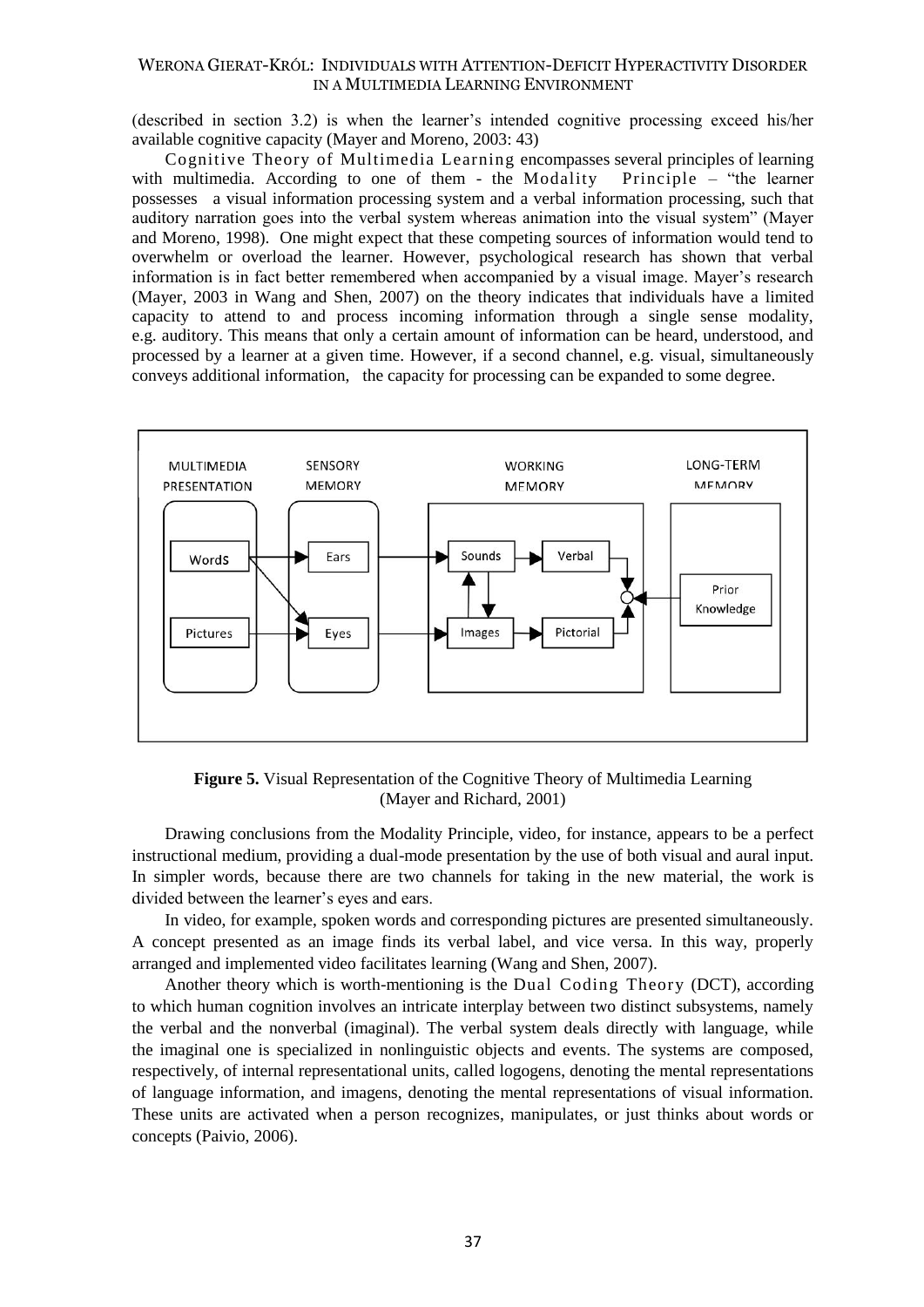

**Figure 5.** The architecture of Paivio's Dual-Coding Theory (Ware, 2000)

These systems are independent, yet representation in one can activate those in the other. Visual traces are better remembered than verbal components. However, items are remembered best when encoded dually. As a result, in the case of foreign language acquisition, "the more words and expressions are learned in direct association with appropriate nonverbal referents, the richer and more meaningful are the referential interconnections, thus resulting in better language recall and appropriate use" (Wang and Shen, 2007: 9). Summing up, the fundamental principle of DCT is that recall and recognition are enhanced by presenting information in both visual and verbal form (Kearsley, 2001 in Binhack, 2002).

To conclude, three assumptions about how the human brain works in multimedia learning can me made:

- 1) dual channel human possesses separate information processing channels for verbal and visual material;
- 2) limited capacity there is only a limited amount of processing capacity available in the verbal and visual channels;
- 3) active processing learning requires substantial cognitive processing in the verbal and visual channels (Mayer and Moreno, 2003: 44).

# **3.2 Cognitive Load Theory**

Chandler and Sweller's (1991 and 1999, in Mayer and Moreno, 2003: 44) central assumption is that each channel in the human information-processing system has limited capacity. Only a certain amout of cognitive processing can take place in the verbal and the visual channels. As already stated is section 3.1, learning in the multimedia context requires substantial cognitive demands, of which Mayer and Moreno (2003: 45) distinguish:

- 1) essential processing aimed at making sense of the presented material including selecting, organizing, and integrating words and selecting, organizing, and integrating images;
- 2) incidental processing aimed at nonessential aspects of the presented material;
- 3) representational holding aimed at holding verbal or visual representations in working memory.

Cognitive overload occurs when the total intended processing exceeds the learner's cognitive capacity (Mayer and Moreno 2003: 45). Sweller's (1988, 1989, 1994) Cognitive Load Theory suggests that some instructional techniques may assume a processing capacity greater than a person's limits and thus are likely to be defective. From Sweller's papers we learn that humans' working memory and long term memories are limited. Since learning requires processing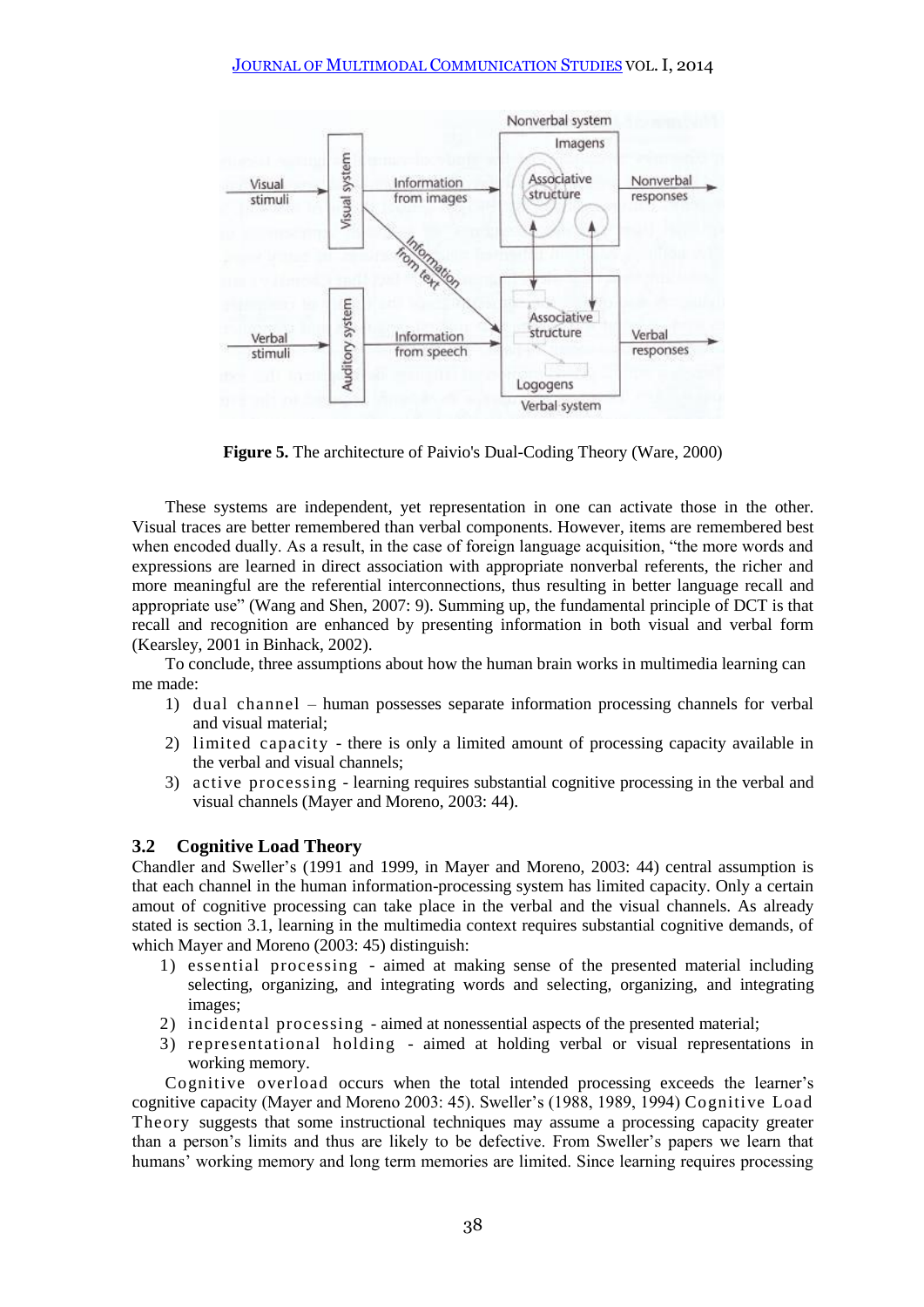information from the working to the long term memory, it may prove ineffective if the resources of the working memory are overloaded. "Learning occurs when the learner perceives and selects relevant information, organizes it into a coherent mental representation, and builds referential connections between individual pieces of information and integrates it with prior knowledge" (Brünken, Steinbacher, Plass and Leutner, 2002: 110; after Mayer, 1997; Schnotz and Bannert, 1999; Schnotz, Böckheler and Grzondziel, 1999; Wittrock, 1990). These processes take place in the working memory. If the new information is to be remembered, it has to pass to the long term memory.

# **3.3 ADHD Learners and Multimedia**

Contrary to common belief, some learners may have increased difficulty with multimedia, especially when it is visually demending (Lewis and Brown, 2012a: 2). This fact is taken for granted when it comes to visually- or hearing-impaired individuals, but tends to be ignored or unnoticed in other special cases. Although several studies have established, for example, the impacts of computer technology on some Special Educational Needs such as Autism, Dyslexia, or Down Syndrome (Khan, 2010; Doyle and Sanchez, 2010; Tan and Cheung, 2008; Gross and Voegeli, 2007; Alty *et al*, 2006), ADHD has not been much studied.

ADHD learners have a decreased ability to process visuospatial information (Lewis and Brown, 2012a: 2; after Alderson, Rapport, Hudec, Sarver and Kolfler, 2010; Sowerby, Seal and Tripp, 2011). They may experience a disruption in information processing, which affects their ability to accomplish instructional objectives (Brown, 2009 in Lewis and Brown, 2012a:2). Brown and Lewis (2012b: 4645; after Alderson, Rapport, Hudec, Sarver and Kofler, 2010; Sowerby, Seal and Tripp, 2011) explain that the symptoms of impulsivity and hyperactivity seem to effect the phonological and the visuospatial subsystems within the working memory of individuals with ADHD. Because of their memory deficits, learners with Attention-Deficit Hyperactivity Disorder may process multimedia instruction differently.

The same symptoms, namely impulsivity and hyperactivity, contribute to ADHD learners' susceptibility to dictraction by extraneus stimuli. It becomes most evident when teachers observe their pupils' inability to stay concentrated for a longer period of time. This is because ADHD individuals are not able to narrow their attention to a specific spatial region or to locate targeted stimuli within high density displays (Shalev and Tsal, 2003 in Brown and Lewis, 2012b: 4645).

However, there is evidence that multimedia can sometimes be effective with ADHD learners. Quantitative electroencephalographical EEG studies confirm that ADHD children differ from typically developing children on the basis of theta wave activity (Robert, Adam and Stuart, 2003; Adam, Robert, Rory, Ching, *et al,* 2007; Megan, Adam, Robert, Rory and Mark, 2007). In their research, Lee and An (2011) evaluated qualitatively the therapeutic efficacy of a multimedia intervention programme applied to four ADHD children, aged 10-12, to improve their cognitive awareness. The programme consisted of 3 levels in which children carried out several tasks for focusing attention, sustaining attention and selective attention. It was made of 20-minutes long sessions and lasted 24 weeks. All 13 sessions were recorded by electroencephalographical (EEG) electrodes capped in the children's prefrontal lobes. Lee and Ann chose theta wave as an evaluation measure for therapeutic improvement. After finishing the program, the overall spectral density of theta wave was decreased as compared with before-procedure. According to literature, ADHD children have higher theta wave activity than children without the disorder. The results obtained by Lee and An confirmed that the proposed multimedia intervention program could be effective because the theta wave activity was lower after the intervention.

Just to give one more example, Lewis and Brown' s study (2012a) showed that subtitles appear to cause non-ADHD learners to experience a cognitive overload as they process animation and text which splits the attention, whereas quit the opposite was noted with the ADHD participants. The researchers conclude that perhaps the use of subtitles provided additional support to these learners resulting in a higher score. Contrary to Mayer and Moreno's findings (2002 in Lewis and Brown, 2012a), ADHD individuals performed better with redundant visual information. According to Chandler and Sweller's redundancy effect (in Lewis and Brown, 2012: 3), duplicate or redundant information provided during instruction may induce an unnecessary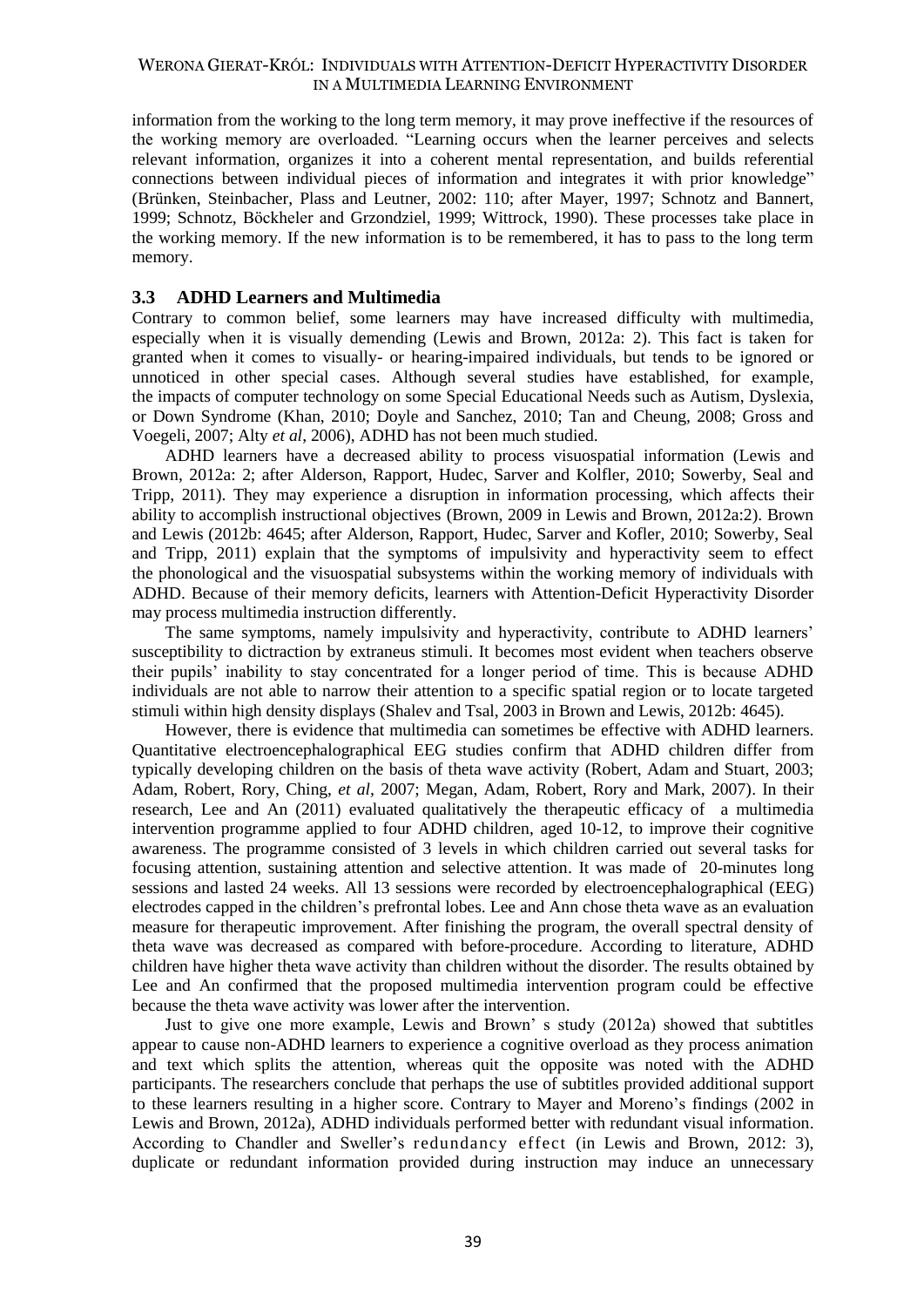extraneous cognitive load upon the learner. As can be seen from the Lewis and Brown's study, the redundancy effect may not have the same impact on ADHD learners. There is conflicting evidence from theoretical literature and empirical research conducted.

### **4 Conclusion**

Overall, cognitive load coming from multimedia, combined with external distractors and the school demand to retain different information at the same time may lead to learners with ADHD's slower responses and lower accuracy performance. On the other hand, some empirical studies show that, if properly conducted, individuals with ADHD's learning in a multimedia environment may prove to be effective. The only aspect we can be sure of, thanks to neuroscience, is that ADHD brains and their functioning is different from typically developing ones. This fact is not be undervalued, since it surely has a great influence on learning processes.

# **References**

- American Psychiatric Association. 2000. Diagnostic and Statistical Manual of Mental Disorders (4<sup>th</sup> ed. revised). Washington, DC: Author.
- Binhack, A. M. 2002. "Maximizing the Strengths of the Verbal and Visual Mediums in Information Graphics." In http://www.annebinhack.com/Info%20Graphics.pdf [28.12.2009].
- Brünken R., Steinbacher S., Plass J. L., Leutner D. 2002. "Assessment of Cognitive Load in Multimedia Learning Using Dual-Task Methodology." Experimental Psychology 49(2)/2002: 109-119. Hogrefe & Huber Publishers.
- Hannell G. 2007. Identifying Children with Special Needs. Checklists and Action Plans for Teachers. Thousand Oaks, CA: Corwin Press, A SAGE Publications Company.
- Kormos J., Smith A. M. 2012. Teaching Languages to Students with Specific Learning Differences. Bristol, Buffalo, Toronto: Multilingual Matters.
- Lewis D., Brown V. 2012a. "Multimedia and ADHD Learners: Are Subtitles Beneficial or Detrimental?" (paper presented at the annual meeting of the AECT International Convention, The Galt House, Louisville, 2012) In http://www.davidlewisphd.com/publications/2012-AECT-LewisBrown.pdf [13.12.2013].
- Lewis D., Brown, V. 2012b "Individuals with ADHD and the Cognitive Processing of Multimedia." In Proceedings of Society for Information Technology & Teacher Education International Conference, by Paul Resta*.* Chesapeake, VA: AACE, 4645-4649.
- Mayer R. E., Moreno R. 2003 "Nine Ways to Reduce Cognitive Load in Multimedia Learning." Educational Psychologist 38(1)/2003: 43-52. Lawrence Erlbaum Associates Inc.
- Mayer R. E., Richard E. 2001. Multimedia Learning. New York: Cambridge University Press.
- Mayer R. E., Moreno R. 1998. "A Cognitive Theory of Multimedia Learning: Implications for Design Principles." In http://www.unm.edu/~moreno/PDFS/chi.pdf [28.12.2009].
- Megan J., Adam R., Robert J., Rory M., Mark S. 2007. "EEG abnormalities in adolescent males with AD/HD." Clinical Neurophysiology 118(2)/2007: 363-371.
- Lee S. H., Ann J. 2011. "Quantitative EEG Evaluation of Multimedia Intervention Program for ADHD Children." (proceedings of the 4th International Symposium on Applied Sciences in Biomedical and Communication Technologies) In http://delivery.acm.org/10.1145/2100000/2093714/a16lee.pdf?ip=83.29.188.110&id=2093714&acc=PPV&key=C255C604BE916AEE830137BFA98E7C38&CFID=3885 94240&CFTOKEN=61093206&\_\_acm\_\_=1386941820\_244a16f44b771c81b75a61e12bf11195 [13.12.2013].
- Paivio A. 2006. "Dual Coding Theory and Education." (draft chapter for the conference on Pathways to Literacy Achievement for High Poverty Children, The University of Michigan School Education. Retrieved) In http://www.umich.edu/~rdytolrn/pathwaysconference/presentations/paivio.pdf [28.12.2009].
- Robert J., Adam R., Stuart J. 2003. "A Review of Electrophysiology in Attention-Deficit/Hyperactivity Disorder: I. Qualitative and Quantitative Electroencephalography." Clinical Neurophysiology 114/2003: 171-83.
- Adam R. C, Robert J. B., Rory M., Mark S., Stuart J.J., Ching I. H., et al. 2007. "Coherence in children with attentiondeficit/hyperactivity disorder and excess beta activity in their EEG." Clinical Neurophysiology 118/2007: 1472- 1479.
- Sadat Sajadi S. 2012. "Development of a Pedagogy Framework in Social Network-based Learning: Support for Special Educational Needs." The International Conference on E-learning in the Workplace 2012. New York.
- Sousa D. A. 2007. How the Special Brain Learns. Thousand Oaks, CA: Corwin Press, A SAGE Publications Company.
- Sweller J. 1994. "Cognitive Load Theory, Learning Difficulty, and Instructional Design." Learning and Instruction 4/1994: 295-312, Elsevier Science Ltd.
- Sweller J. 1988. "Cognitive Load During Problem Solving: Effects on Learning." *Cognitive Science* 12/1988: 257-285.